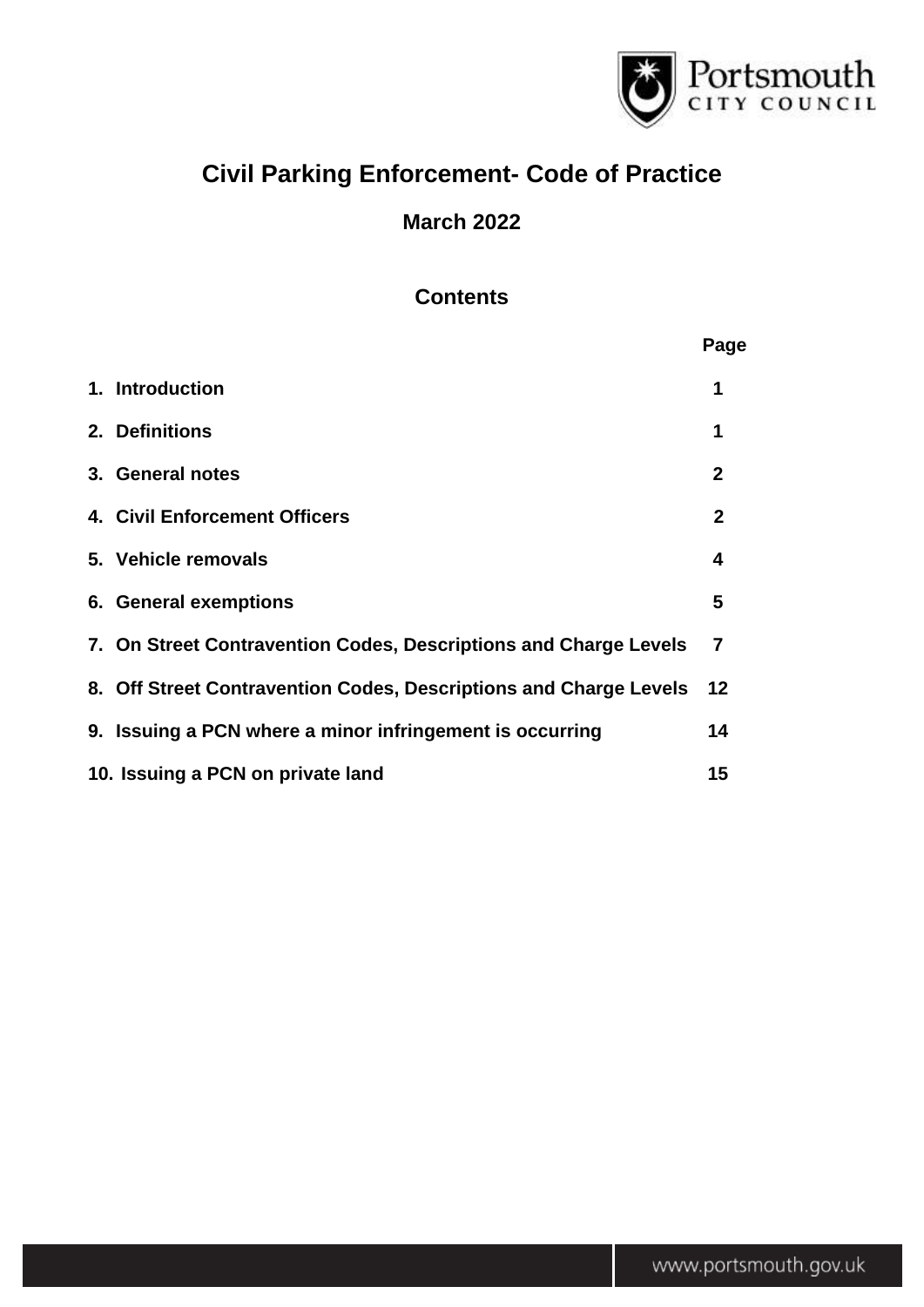# **1. Introduction**

We aim to deliver a high-quality parking service in a fair, consistent and professional manner, whilst promoting Road Safety for all road users.

This document provides parking enforcement guidance and protocols for on street Civil Enforcement Officers (CEOs) to observe whilst enforcing the parking restrictions within the boundaries of the city of Portsmouth.

This guidance complies with the Traffic management Act 2004 and The Secretary of State's Statutory Guidance to Local Authorities on the Civil Enforcement of Parking Contraventions published in 2016.

Parking contraventions are usually dealt with by the issue of a Penalty Charge Notice (PCN) and, in appropriate circumstances, by the immobilisation of a vehicle by wheel clamping or the towing away of the vehicle.

The enforcement guidelines and protocols are intended as a reference document for use on and off street or in the office. It describes the contraventions, their codes and details of information to be recorded in each case in order to prove that the contravention took place.

Observation times, exemptions and when loading or unloading is permitted are dealt with. The protocol refers to all types of parking restrictions, for example, yellow lines, permit parking, meter parking, free parking places, loading places, bus stop clearways and school zig zags.

#### **2. Definitions**

#### **General**



**Parking Place:** Any area of highway designated as a parking place. It may contain one or more bays or spaces.



**Parking Space:** An area or areas within a parking place provided for the leaving of a vehicle.



**Parking Bay:** An individual bay within a parking place, which is provided for the leaving of a vehicle upon payment or display of a permit or voucher as required.



**Loading Bay / Place:** An area of highway designated as a loading bay/place under a loading bays/places order. It may contain one or more loading bays or spaces.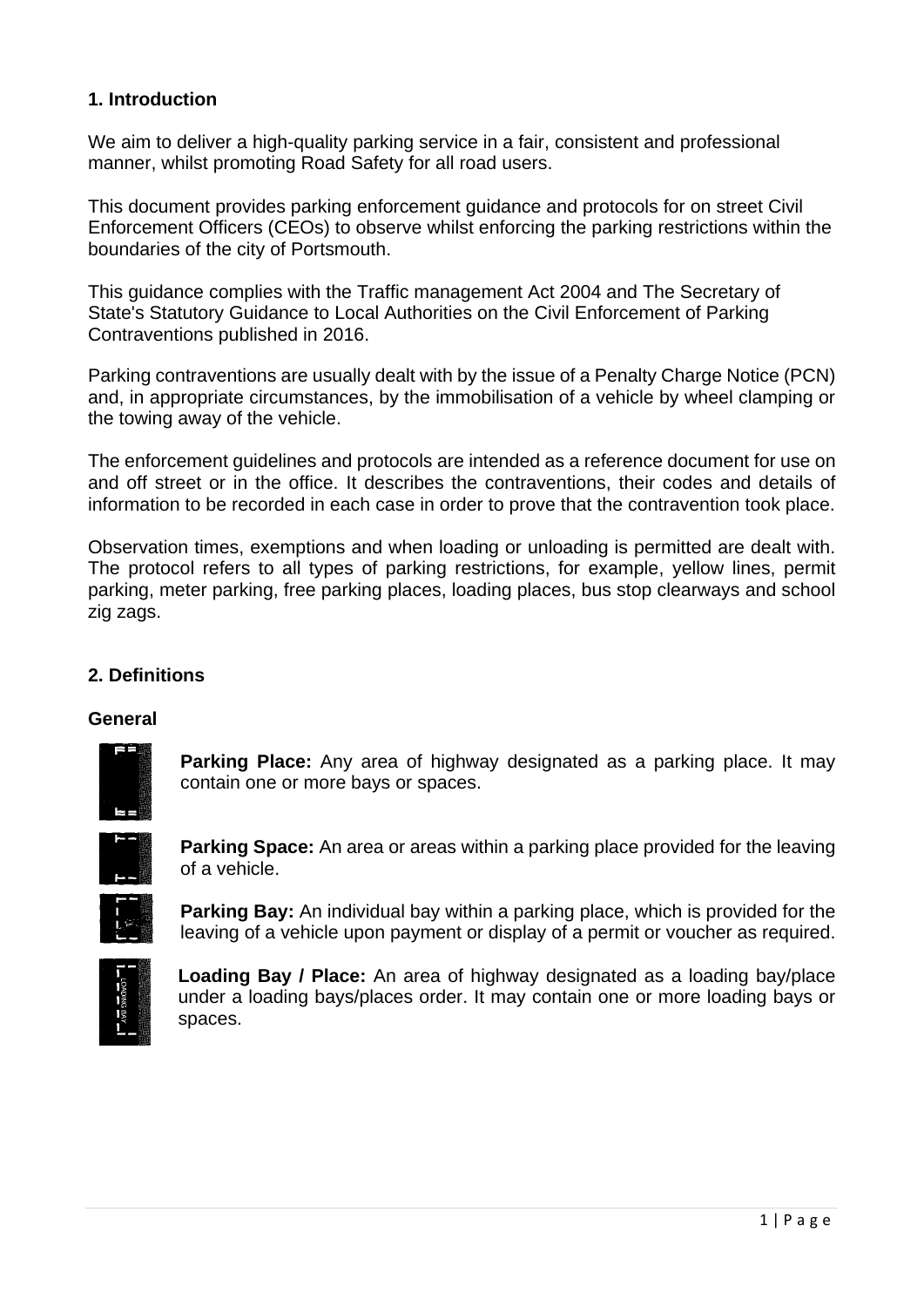# **3. General Notes**

#### **3.1 Motorcycles**

Motorcycles may park free of charge in designated bays in on and off street pay and display areas and also in controlled resident zones, except where indicated otherwise. They are not exempt from the time restrictions in free bays. Motorcycles with sidecars are treated as cars. Motorcycles are motor vehicles and are thus subject to all other parking restrictions.

#### **3.2 Overnight Parking Ban**

The overnight ban applies to commercial vehicles over 5 tonnes maximum gross weight (MGW) and buses.

Caravans and motorhomes are also restricted from parking overnight in the seafront area. All streets/roads where the restrictions are in place are in the south of the city and have appropriate signage.

#### **3.3 Footway Parking Ban**

Vehicles parked on footways and footpaths or an area of the road that forms part of a footway or footpath can cause a problem for pedestrians, especially wheelchair users, parents with pushchairs or people with mobility difficulties.

Civil Enforcement Officers (CEOs) are only able to take enforcement action with vehicles parked on the pavement where there is an adjacent enforceable restriction, for example double yellow lines, and a PCN may be issued in some circumstances. However, HGV's can be dealt with by CEOs for parking partially or wholly on the pavement even if there is no formal parking restriction.

In all other circumstances where vehicles are obstructing the pavement without an enforceable restriction or when vehicles are driving on the footway, the enforcement is currently the responsibility of Hampshire Constabulary.

#### **4. Civil Enforcement Officers (CEOs)**

#### **4.1 Behaviour of staff**

CEOs are employed by Portsmouth City Council and as such are bound by the council's code of conduct in relation to their behaviour. As a service we pride ourselves on delivering parking enforcement in a polite, courteous, professional and consistent manner, endeavouring to provide a good level of service and experience for all those who come into contact with our CEOs.

Where the public would like to provide feedback, or our service fails to meet these standards we would encourage that the service is contacted via email at [parkinf@portsmouthcc.gov.uk.](mailto:parkinf@portsmouthcc.gov.uk)

Incidents of violence directed at CEOs will not be tolerated, the Parking Service takes such incidence extremely seriously and will fully support staff in taking further and appropriate action against the perpetrator.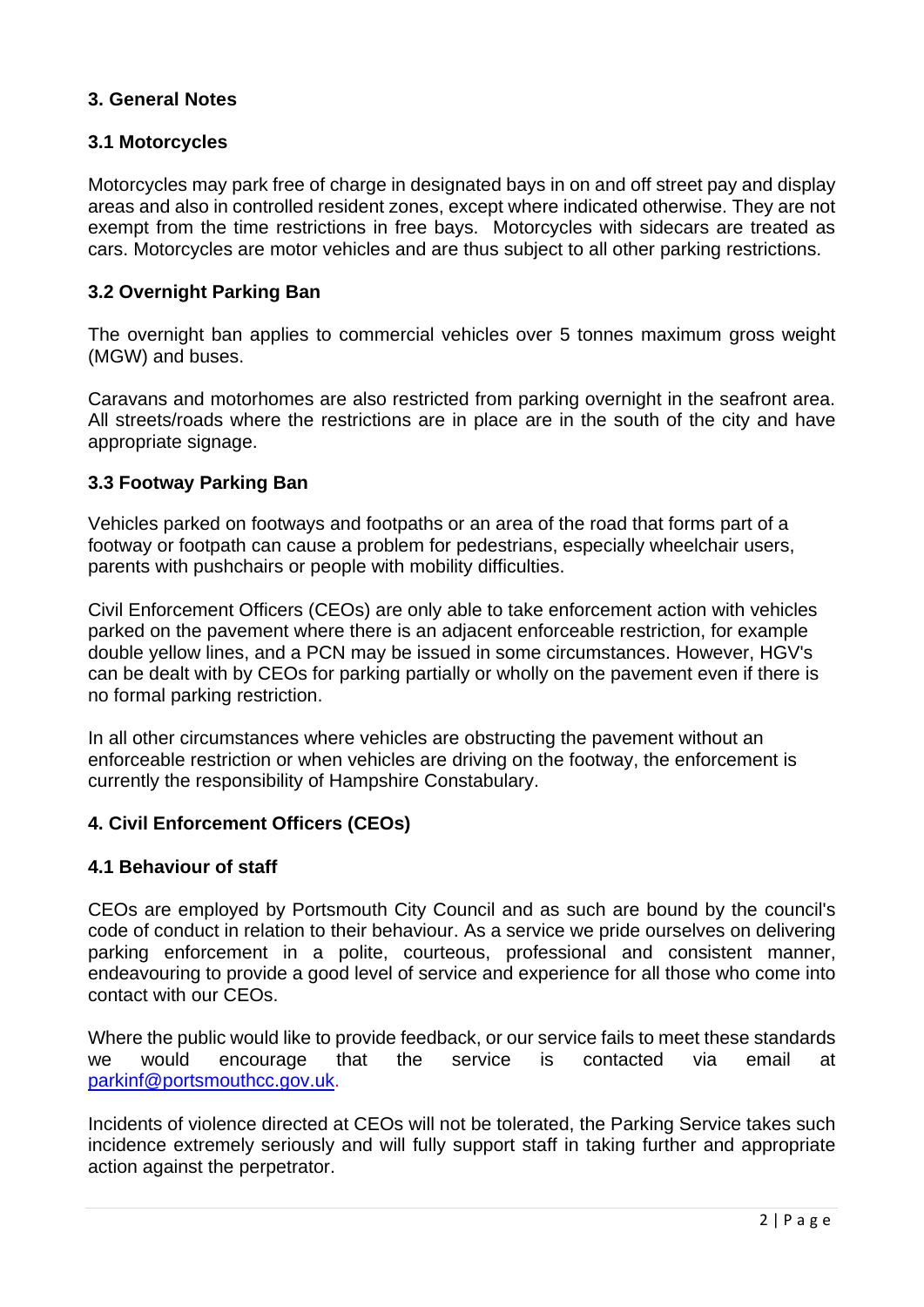# **4.2 Essential Information to be recorded by the CEO and shown on the PCN**

- 1. Date the Notice is Served
- 2. Grounds of issue, namely:
	- a. Vehicle registration mark (VRM)
	- b. Date and time of alleged contravention
	- c. Contravention description and code
	- d. Location of alleged contravention (street name)

### **4.3 Other Essential Information to be shown on the PCN**

- 1. PCN number
- 2. Name of Enforcing Authority
- 3. Penalty charge amount
- 4. Methods of payment
- 5. Payment periods (i.e. statutory payment and discount periods)
- 6. Address for payment and correspondence
- 7. How to challenge the PCN

#### **4.4 Recommended Information to be recorded by the CEO**

- 1. Vehicle make/model and colour (if evident)
- 2. CEO number
- 3. Detailed location (reference to meter or parking bay number, house number, lighting column or post number, or nearest road junction as appropriate)
- 4. Observation start and finish times (if applicable)

#### **4.5 issuing the notice**

The PCN must be affixed to the vehicle or handed to the person appearing to be in charge of the vehicle. If the CEO is prevented from the issuing the PCN by either of the methods below, the PCN will be served under Regulation 10 of the Traffic Management Act 2004 and will be sent in the post to the registered keeper/owner as either:

- a) If the CEO attempted to serve the PCN by affixing it to the vehicle or giving it to the person in charge of the vehicle but was prevented from doing so by some person.
- b) If the CEO had begun to write the PCN but the vehicle was driven away before the PCN could be served.

#### **4.6 Other Supporting Information**

The CEO will also record the following information:

1. Whether the PCN was affixed to the windscreen or handed to the driver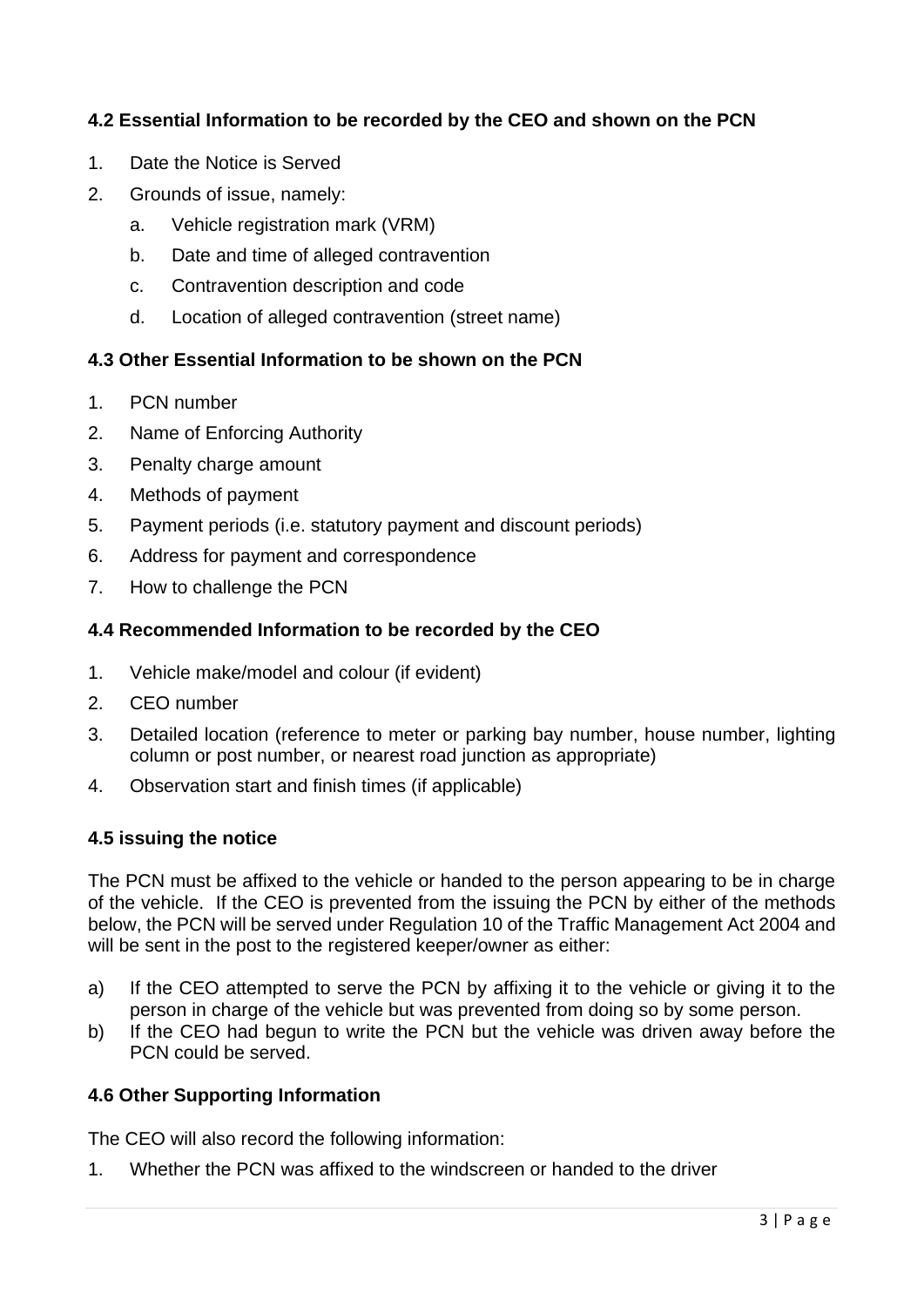- 2. Whether the CEO was prevented from serving the PCN by some person, or the vehicle drove away before the CEO had had time to complete the PCN
- 3. Whether the driver was seen and any relevant conversation with the driver or other people associated with the vehicle
- 4. Any evidence of loading or unloading activity after the PCN had been issued
- 5. Expiry time of pay and display ticket or arrival time or value shown on vouchers/scratch cards and serial number and expiry time of pay-and-display ticket or voucher (when relevant).
- 5. Details of any permit / badge displayed
- 6. Any evidence of breakdown
- 7. Details of any notes in or on the vehicle, including any alleged meter faults
- 8. Tyre valve positions
- 9. Pocket book reference (if there is a relevant entry)
- 10. Details of suspensions and signage in relation to the vehicle
- 11. Details of any roadwork's which are likely to affect parking
- 12. Details of yellow lines (single, double or broken), and nearest plate (where appropriate)
- 13. Any other information, which is likely to be useful

# **4.7 Photographic Evidence**

As additional evidence, photographs may be taken. Whilst this is not compulsory the evidence provided is extremely useful.

# **4.8 Body Cameras**

Body cameras are normally worn by our Civil Enforcement Officers overtly, these are for use by them where circumstances require their activation. This may relate to incidents where there are threats/the potential of or violence, vehicle drive away PCNs and any other interactions where they may be required.

Footage is kept for 30 days, except where the footage is required as evidence and then not longer than is reasonably necessary whilst complying with the relevant legislation.

# **5. Vehicle Removals**

Under some circumstances, following the issue of a PCN, vehicle removals under the Traffic Management Act 2004 may take place. This includes, but is not limited to:-

- Persistent evader vehicles found parked in contravention
- Fraudulent use of disabled persons parking blue badges or an article that purports to be a disabled blue badge.
- Parked in a disabled persons parking bay without displaying a disabled blue badge in the prescribed manner.
- Parked using a fraudulent Portsmouth City Council permit, voucher, scratch card or pay and display parking ticket; inclusive of cashless parking sessions and virtual permits
- Parked in a manner that causes serious obstruction to emergency services and other road users. (For more details see the Vehicle Removal Policy)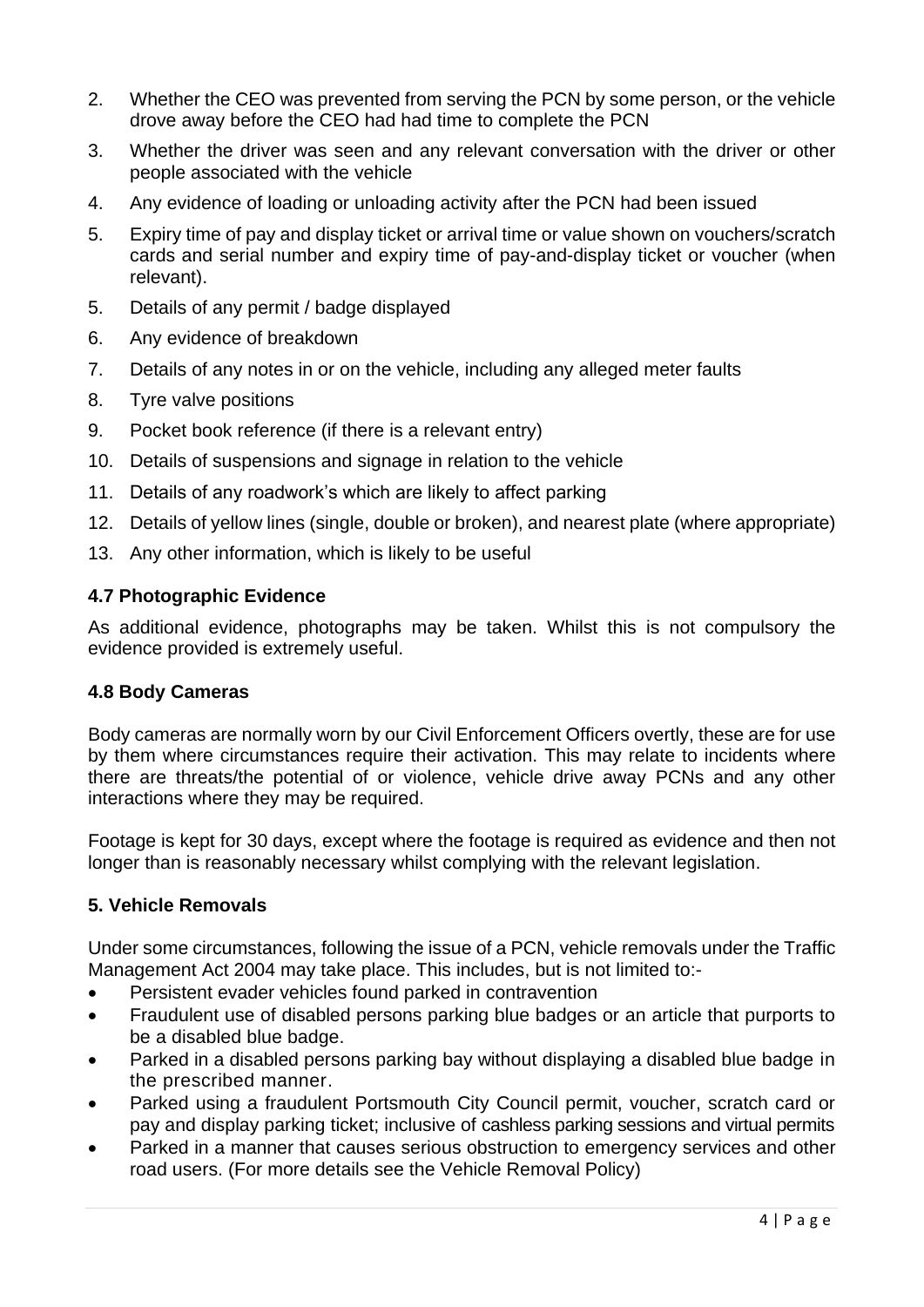# **6. General Exemptions**

#### **6.1 The Blue Badge Scheme**

The purpose of the blue badge scheme is to help badge holders park closer to their destination, either as a driver or a passenger. It allows badge holders to park on single or double yellow lines for up to three hours with a correctly displayed disabled badge and clock showing the time of arrival must be displayed, except where there is a ban on loading or unloading. The blue badge also allows free parking on pay and display areas, both on street and in off street car parks operated by Portsmouth City Council (Note: in privately operated car parks, check signs for available concessions). Unlimited parking is also available in limited wait bays and residential parking schemes. Disabled bays may be provided for blue badge holders and these may restrict the length of stay. In restricted bays the blue badge only must be displayed.

Disabled parking bay permits - A Blue Badge or corresponding disabled parking bay permit must be displayed whilst parked within an allocated disabled bay in residential areas. A Blue Badge permit cannot be used in another vehicle within the vicinity if the Blue Badge is being used. A PCN may be issued to the vehicle displaying the Blue Badge permit if a CEO records the Blue Badge being used at the same time.

Blue badges are normally valid for 3 years and show the name of the holder, serial number, expiry date and the issuing authority. The badge must be displayed in a conspicuous position on the vehicle where a CEO can see the details without obstruction with the front of the badge facing forward.

#### **6.2 Vehicles always exempt from restriction's**

Fire, police and ambulance vehicles on official business.

A vehicle, which is military or visiting military forces.

A vehicle, which has been told to wait by a police constable or a CEO in uniform or has to stop in order to avoid an accident.

A vehicle prevented from moving by circumstances beyond the driver's control

#### **6.3 Utilities Companies**

Gas, electricity, water utility, communications and cable and signals companies will from time to time need to carry out emergency works on or off the highway. Vehicles carrying out such emergency works may park in restricted streets. If necessary, CEOs may ask drivers to move such vehicles to a more suitable location.

#### **6.4 Additional exemptions which may apply to individual situations.**

- Setting down and/or picking up of passengers. This typically should not take longer than 2 minutes unless the person is a vulnerable road user, where the exemption would extend to taking them to or collecting them from a place of safety.
- A vehicle on the service of the local authority providing that it is being used in the exercise of a statutory power or duty and it is necessary for the vehicle to wait in that location.
- A vehicle used for the removal of furniture to or from adjacent premises
- A vehicle involved in the removal of any obstruction to traffic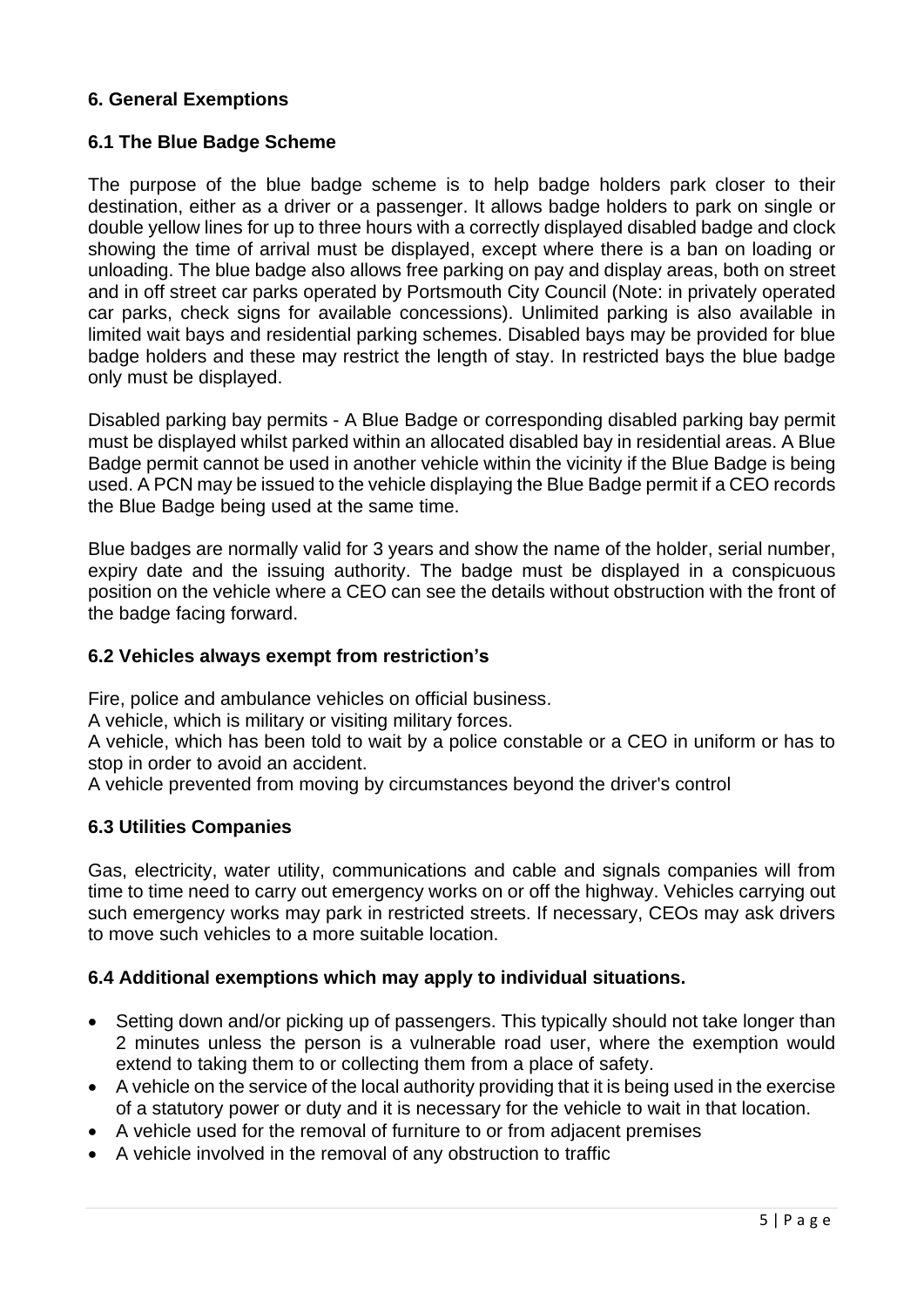- A vehicle waiting while a gate or barrier is opened/closed to allow access or departure to/from premises.
- A stationary vehicle selling goods from a pitch on a restricted street whilst holding a licence from the Council to do so.

# **6.5 Loading and Unloading**

Loading/unloading or delivering/collecting goods are allowed in most places where restrictions apply. However, these activities are not allowed where loading prohibitions apply, for example:

- where there are kerb stripes:
- where there is a temporary ban on loading; or
- on bus stop clearways or school keep clear markings.

Loading/unloading is generally restricted as follows: –

- in loading bays as time plate stipulates
- designated parking places and on yellow lines as long as loading/unloading is taking place.

A vehicle may only remain in place for as long as it takes to perform the loading or unloading operations, generally defined as being the movement of goods to or from the vehicle, the checking of said goods and the completion of any necessary paperwork. The purchase of goods is not covered by the exemption, for example parking to go shopping, purchasing a newspaper or obtaining cash from an ATM.

There is no right to park on completion of loading/unloading. To qualify for exemption, vehicles should be parked adjacent, or as close as is practically possible, to the premises receiving the delivery. Although this is not always possible, discretion can be used to allow the vehicle to park in the vicinity of the premises.

Where loading/unloading is allowed, a CEO will observe the vehicle for a period of time to ascertain whether loading/unloading is being carried out. If a goods vehicle is being observed then it is recommended that the observation time is longer. If loading or unloading is seen after a PCN is issued, this will be noted by the CEO in the pocketbook.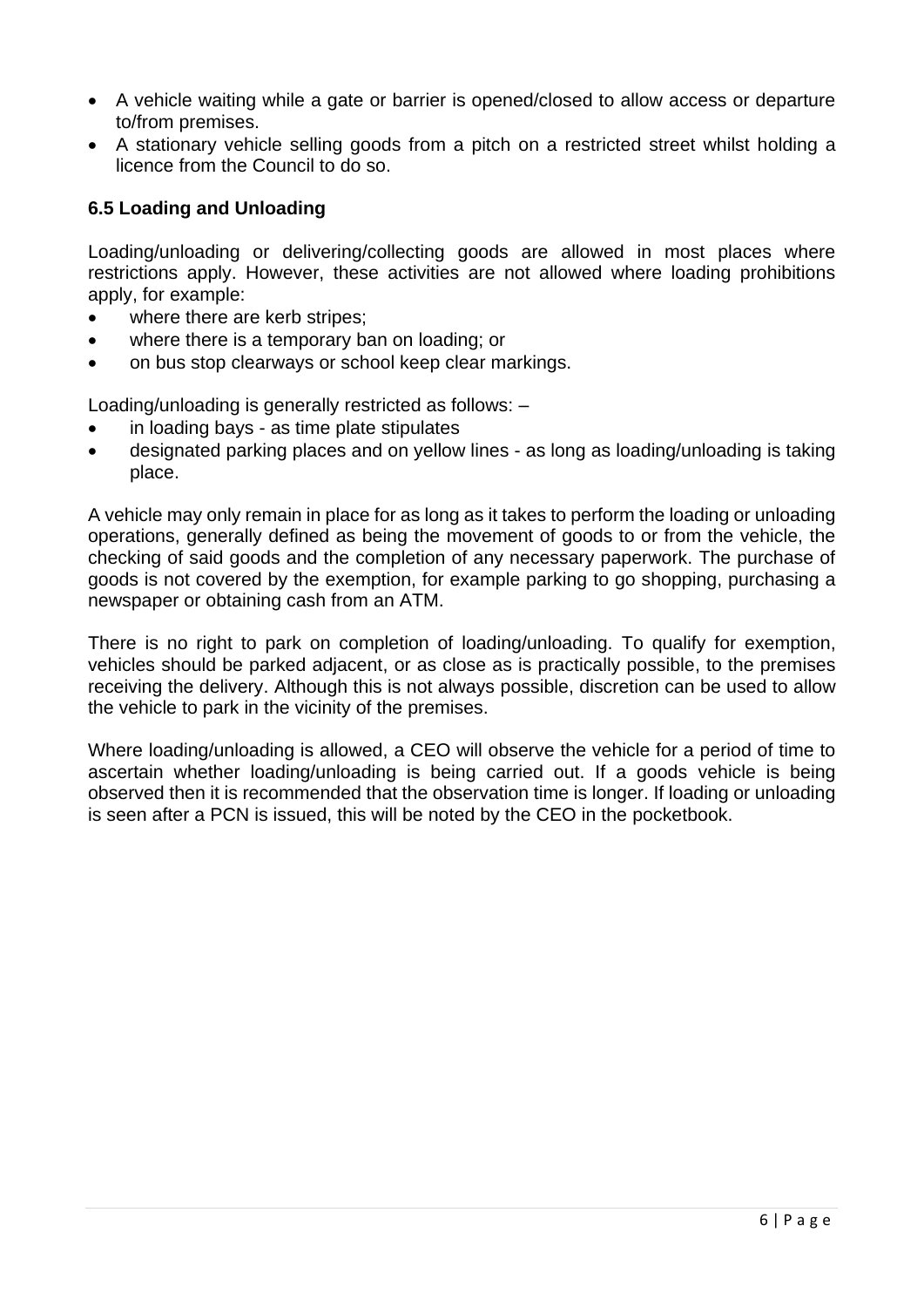# **7. On Street Contravention Codes, Descriptions and Charge Level**

# **(H) = Higher Penalty Level (£70) (L) = Lower Penalty Level (£50)**

- 01 Parked in a restricted street during prescribed hours **(H)**
- 02 Parked or loading/unloading in a restricted street where waiting and loading / unloading restrictions are in force **(H)**
- 05 Parked after the expiry of paid for time **(L)**
- 11 Parked without payment of the parking charge **(L)**
- 12 Parked in a residents' or shared use parking place or zone without clearly displaying either a permit or voucher or pay and display ticket issued for that place **(H)**
- 14 Parked in an electric vehicles charging place during restricted hours without charging **(H)**
- 16 Parked in a parking space without displaying a valid permit **(H)**
- 18 Using a vehicle in a parking place in connection with the sale or offering or exposing for sale of goods when prohibited **(H)**
- 21 Parked in a suspended parking bay or space or part of bay or space **(H)**
- 22 Re-parked in the same parking place or zone within one hour (or other specified time) of leaving **(L)**
- 23 Parked in a parking place or area not designated for that class of vehicle **(H)**
- 24 Not parked correctly within the markings of a bay or space **(L)**
- 25 Parked in a loading place during restricted hours without loading **(H)**
- 26 Parked in a special enforcement area more than 50cm from the edge of the carriageway and not within a designated parking place **(H)**
- 27 Parked in a special enforcement area adjacent to a dropped footway **(H)**
- 28 Parked in a special enforcement area on part of the carriageway raised to meet the level of a footway, cycle track or verge **(L)**
- 30 Parked for longer than permitted **(L)**
- 40 Parked in a designated disabled person's parking place without displaying a valid disabled person's badge in the prescribed manner **(H)**
- 42 Parked in a parking place designated for police vehicles **(H)**
- 45 Parked on a taxi rank **(H)**
- 46 Stopped where prohibited (on a red route or clearway) **(H)**
- 47 Parked on a restricted bus stop or bus stand **(H)**
- 48 Parked on a restricted area outside a school when prohibited **(H)**
- 55 A commercial vehicle parked in a restricted street in contravention of the Overnight Waiting Ban **(H)**
- 61 A heavy commercial vehicle wholly or partly parked on a footway, verge or land between two carriageways **(H)**
- 99 Stopped on a pedestrian crossing or a crossing area marked by zigzags **(H)**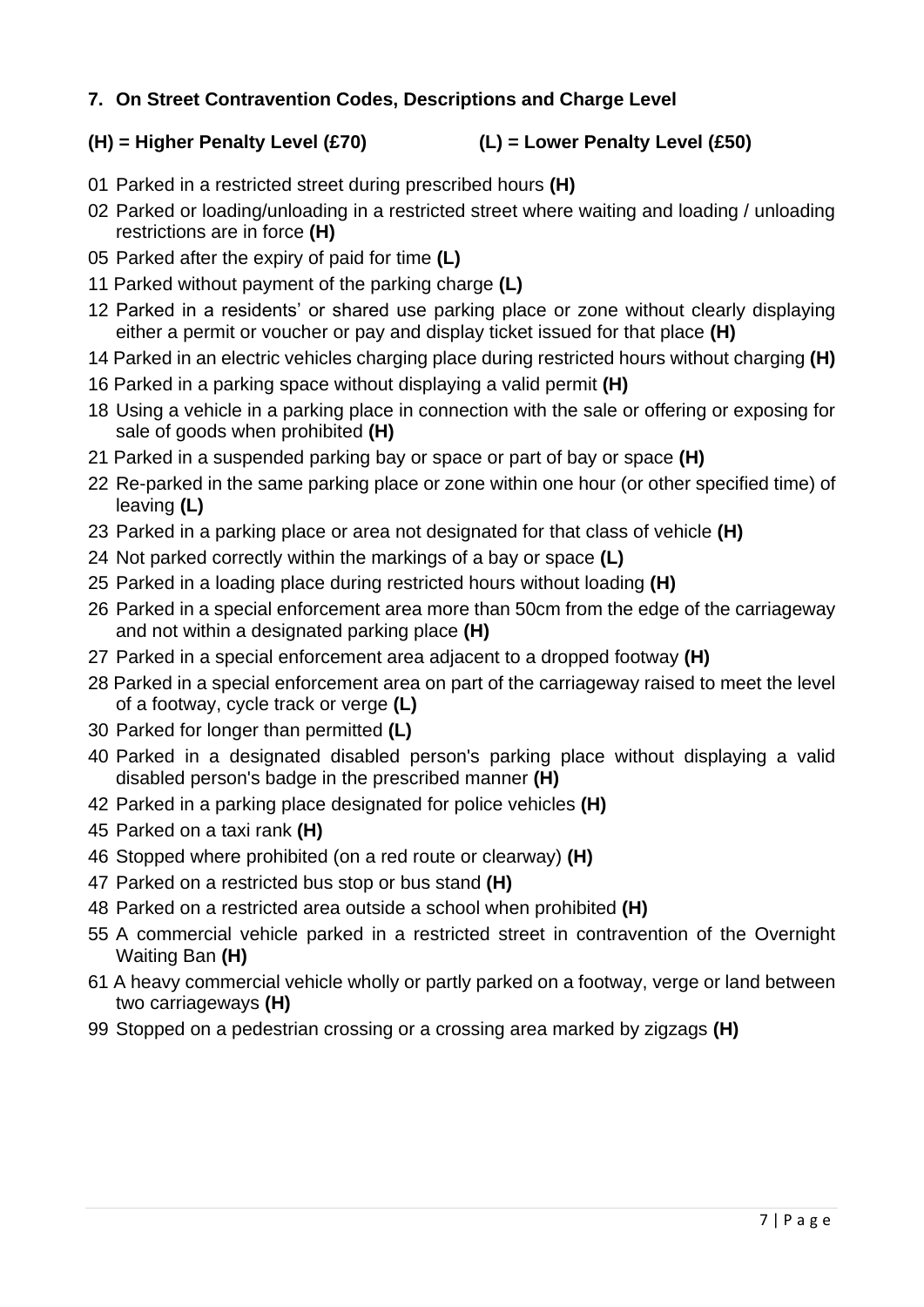# **7.1On Street Contravention Codes, Descriptions and Observation Times**

**These observation times are for guidance only. A CEO may issue a PCN without following the guidance if there are compelling grounds to do so.** 

| <b>Contravention 01</b> |                                                                                                                               |
|-------------------------|-------------------------------------------------------------------------------------------------------------------------------|
| Description             | Parked in a restricted street during prescribed hours                                                                         |
| Observation period      | Five minutes                                                                                                                  |
| <b>Observations</b>     | If there is evidence of loading/unloading                                                                                     |
|                         | If a valid blue badge and time clock is displayed, CEO to log and                                                             |
|                         | not enforce within three hours                                                                                                |
|                         | If there is evidence of setting down/picking up passengers and                                                                |
|                         | luggage is observed, then casual observation to be followed                                                                   |
| Specific exemptions     | Any vehicle displaying a valid Portsmouth City Council                                                                        |
|                         | dispensation                                                                                                                  |
| <b>Contravention 02</b> |                                                                                                                               |
| Description             | Parked or loading/unloading in a restricted street where waiting                                                              |
|                         | and loading/unloading restrictions are in force                                                                               |
| Observation period      | None                                                                                                                          |
| <b>Observations</b>     | if there is evidence of setting down/picking up passengers and                                                                |
|                         | luggage is observed, then casual observation to be followed                                                                   |
| <b>Contravention 05</b> |                                                                                                                               |
| Description             | Parked after the expiry of paid for time                                                                                      |
| Observation period      | Ten minutes                                                                                                                   |
| <b>Observations</b>     | If there is evidence of loading/unloading                                                                                     |
|                         | If there is evidence of setting down/picking up passengers and                                                                |
|                         | luggage is observed, then casual observation to be followed                                                                   |
|                         |                                                                                                                               |
|                         |                                                                                                                               |
| <b>Contravention 11</b> |                                                                                                                               |
| Description             | Parked without payment of the parking charge                                                                                  |
| Observation period      | Ten minutes                                                                                                                   |
| <b>Observations</b>     | If there is evidence of loading/unloading                                                                                     |
|                         | If there is evidence of setting down/picking up passengers and                                                                |
|                         | luggage is observed, then casual observation to be followed                                                                   |
| <b>Contravention 12</b> |                                                                                                                               |
| Description             | Parked in a residents' or shared use parking place or zone                                                                    |
|                         | without clearly displaying either a permit or voucher or pay &                                                                |
|                         | display ticket issued for that place                                                                                          |
| Observation period      | Five minutes for cars, ten minutes for HGV's                                                                                  |
| <b>Observations</b>     | If there is evidence of loading/unloading                                                                                     |
|                         | If there is evidence of setting down/picking up passengers and                                                                |
|                         | luggage is observed, then casual observation to be followed                                                                   |
| <b>Contravention 14</b> |                                                                                                                               |
| Description             | Parked in an electric vehicles charging place during restricted                                                               |
|                         | hours without charging                                                                                                        |
| Observation period      | Five minutes                                                                                                                  |
| <b>Observations</b>     | If there is evidence of loading/unloading                                                                                     |
|                         | If there is evidence of setting down/picking up passengers and<br>luggage is observed, then casual observation to be followed |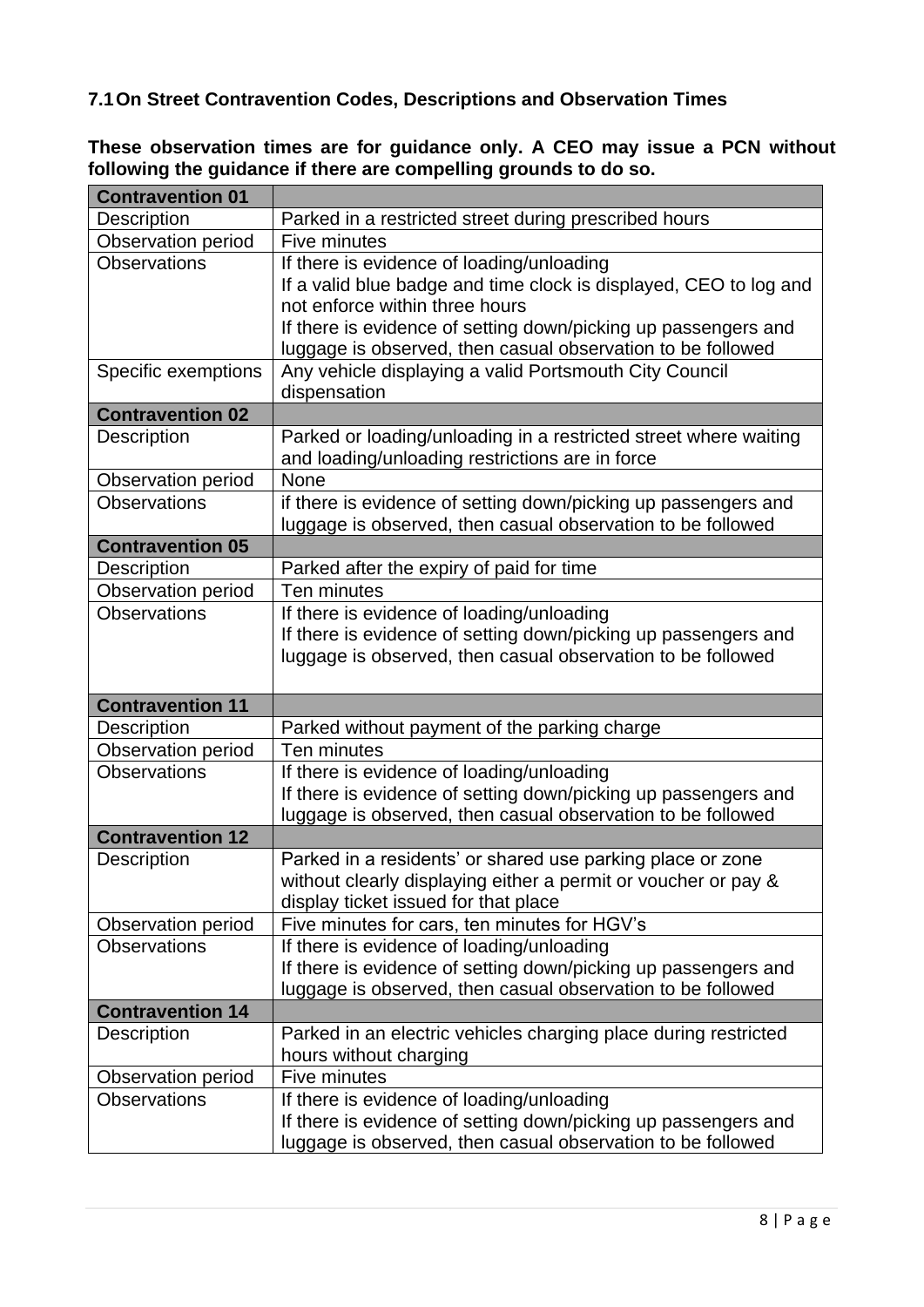| <b>Contravention 16</b> |                                                                   |
|-------------------------|-------------------------------------------------------------------|
| Description             | Parked in a permit space without displaying a valid permit        |
| Observation period      | Five minutes for cars, ten minutes for HGV's                      |
| <b>Observations</b>     | If there is evidence of loading/unloading                         |
|                         | If there is evidence of setting down/picking up passengers and    |
|                         | luggage is observed, then casual observation to be followed       |
| <b>Contravention 18</b> |                                                                   |
| Description             | Using a vehicle in a parking place in connection with the sale or |
|                         | offering or exposing for sale of goods when prohibited            |
| Observation period      | None                                                              |
| <b>Observations</b>     | None                                                              |
| <b>Contravention 21</b> |                                                                   |
| Description             | Parked in a suspended bay or space or part of a bay or space      |
| Observation period      | None                                                              |
| <b>Observations</b>     | If evidence of setting down/picking up passengers and luggage     |
|                         | is observed                                                       |
| <b>Contravention 22</b> |                                                                   |
| Description             | Re-parked in the same parking place or zone within one hour of    |
|                         | leaving or other specified time                                   |
| Observation period      | Ten minutes                                                       |
| <b>Observations</b>     | If there is evidence of loading/unloading                         |
|                         | If evidence of setting down/picking up passengers and luggage     |
|                         | is observed                                                       |
| <b>Contravention 23</b> |                                                                   |
| <b>Description</b>      | Parked in a parking place or area not designated for that class   |
|                         | of vehicle. (This applies to motorcycle and coach bays only)      |
| Observation period      | None                                                              |
| <b>Observations</b>     | None                                                              |
| <b>Contravention 24</b> |                                                                   |
| Description             | Not parked correctly within the markings of the bay or space      |
| Observation period      | None                                                              |
| Observation             | If there is evidence of loading/unloading                         |
|                         | If there is evidence of setting down/picking up passengers and    |
|                         | luggage is observed, then casual observation to be followed       |
| <b>Contravention 25</b> |                                                                   |
| <b>Description</b>      | Parked in a loading place during restricted hours without loading |
| Observation period      | Ten minutes                                                       |
| Observation             | If there is evidence of loading/unloading                         |
|                         | If there is evidence of setting down/picking up passengers and    |
|                         | luggage is observed, then casual observation to be followed       |
| <b>Contravention 26</b> |                                                                   |
| <b>Description</b>      | Parked in a special enforcement area more than 50cm from the      |
|                         | edge of the carriageway and not within a designated parking       |
|                         | place                                                             |
| Observation period      | Five minutes                                                      |
| Observation             | If there is evidence of loading/unloading                         |
|                         | If there is evidence of setting down/picking up passengers and    |
|                         | luggage is observed, then casual observation to be followed       |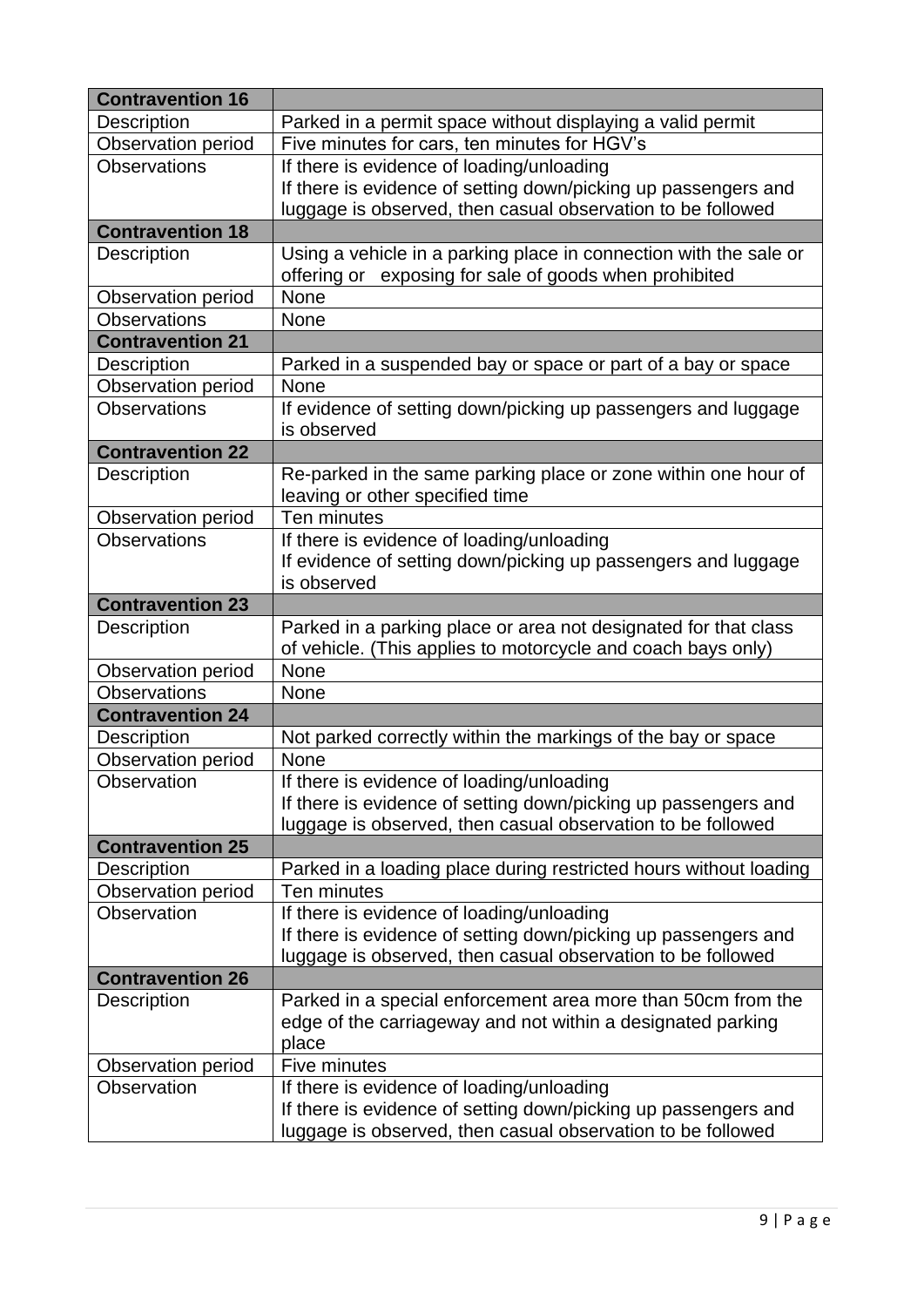| <b>Contravention 27</b>   |                                                                     |
|---------------------------|---------------------------------------------------------------------|
| Description               | Parked in a special enforcement area adjacent to a dropped          |
|                           | footway                                                             |
|                           | The description, 'adjacent to a dropped footway' applies to a       |
|                           | dropped footway, which includes driveways. For residential          |
|                           | driveways contact is required from the property owner/resident      |
|                           | where entry/egress from the driveway/garage will need to be         |
|                           | established. Enforcement at other dropped footways i.e. with or     |
|                           | without tactile kerbs provided to allow wheelchair/pushchair        |
|                           | users to cross the road can be enforced as seen by CEOs.            |
| Observation period        | Five minutes                                                        |
| <b>Observations</b>       | If there is evidence of loading/unloading                           |
|                           | If there is evidence of setting down/picking up passengers and      |
|                           | luggage is observed, then casual observation to be followed         |
| <b>Contravention 28</b>   |                                                                     |
| Description               | Parked in a special enforcement area on part of the carriageway     |
|                           | raised to meet the level of a footway, cycle track or verge         |
|                           | The description, 'raised to meet the level of a footway, cycle      |
|                           | track or verge' applies to a raised roadway, which includes         |
|                           | driveways. For residential driveways contact is required from the   |
|                           | property owner/resident where entry/egress from the                 |
|                           | driveway/garage will need to be established. Enforcement at         |
|                           | other raised roadway i.e. with or without tactile kerbs provided to |
|                           | allow wheelchair/pushchair users to cross the road can be           |
|                           | enforced as seen by CEOs                                            |
| <b>Observation Period</b> | <b>Five Minutes</b>                                                 |
| <b>Observations</b>       | If there is evidence of loading/unloading                           |
|                           | If there is evidence of setting down/picking up passengers and      |
|                           | luggage is observed, then casual observation to be followed         |
| <b>Contravention 30</b>   |                                                                     |
| <b>Description</b>        | Parked for longer than permitted                                    |
| Observation period        | Ten minutes are required after free time has elapsed with the       |
|                           | same wheel valve positions                                          |
| Observation               | If there is evidence of loading/unloading                           |
|                           | If a valid blue badge is displayed then there is no limit on the    |
|                           | duration of stay                                                    |
|                           | If there is evidence of setting down/picking up passengers and      |
|                           | luggage is observed then casual observation to be followed          |
| <b>Contravention 40</b>   |                                                                     |
| <b>Description</b>        | Parked in a designated disabled person's parking place without      |
|                           | displaying a valid disabled person's badge in the prescribed        |
|                           | manner                                                              |
| Observation period        | 5 mins                                                              |
| <b>Observations</b>       | If there is evidence of loading/unloading                           |
| Specific exemptions       | Blue badge holders provided blue badge is on display and/or, if     |
|                           | in a residents allocated disabled bay, then the blue badge or       |
|                           | disabled bay permit is displayed                                    |
| <b>Contravention 42</b>   |                                                                     |
| Description               | Parked in a parking place designated for Police vehicles            |
| Observation period        | None                                                                |
| <b>Observations</b>       | None                                                                |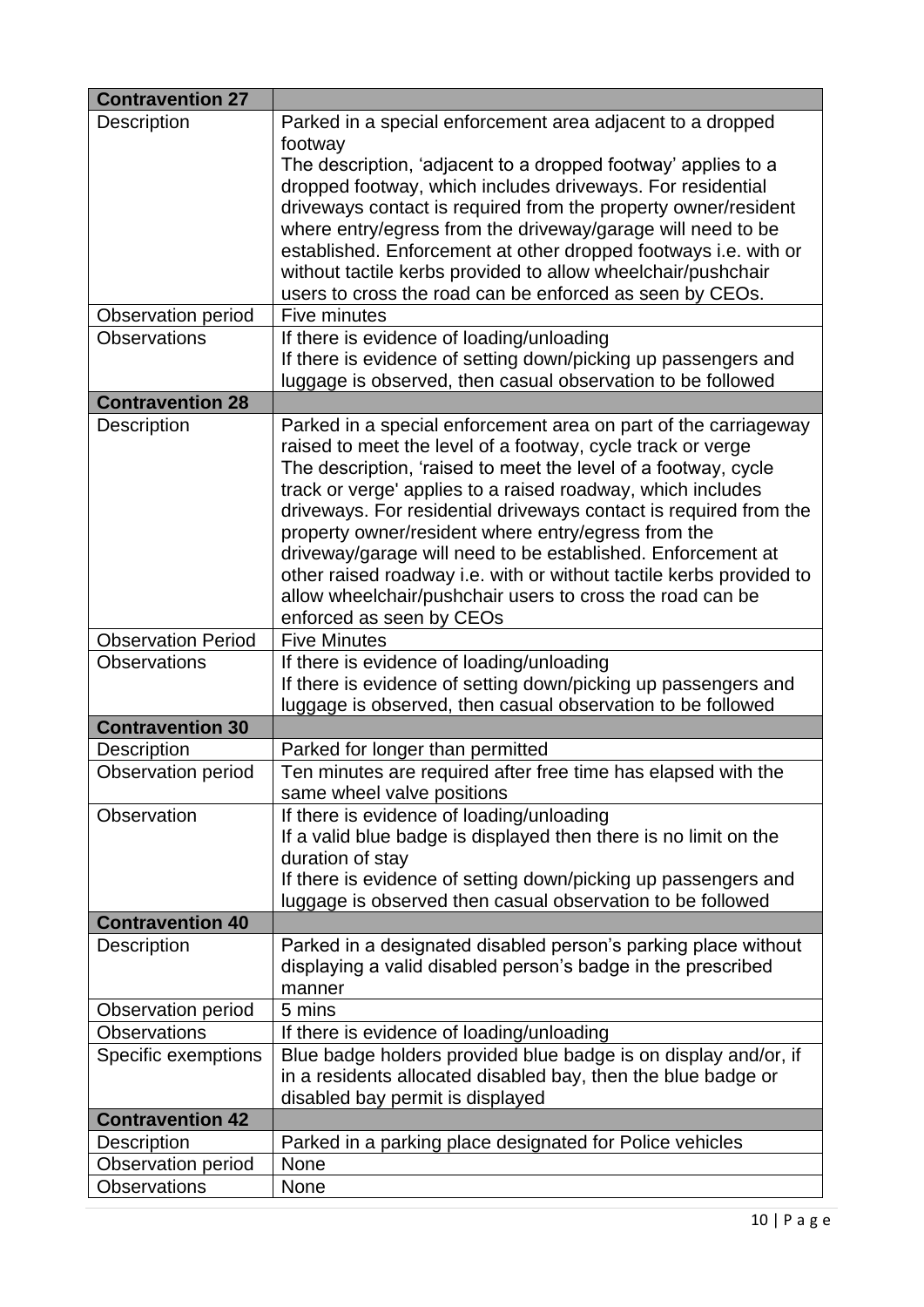| <b>Contravention 45</b>   |                                                                |  |  |
|---------------------------|----------------------------------------------------------------|--|--|
| Description               | Parked on a taxi rank                                          |  |  |
| <b>Observation period</b> | <b>None</b>                                                    |  |  |
| <b>Observations</b>       | None                                                           |  |  |
| <b>Contravention 46</b>   |                                                                |  |  |
| <b>Description</b>        | Stopped where prohibited (on a red route or clearway)          |  |  |
| Observation period        | None                                                           |  |  |
| Observation               | None                                                           |  |  |
| <b>Contravention 47</b>   |                                                                |  |  |
| <b>Description</b>        | Stopped on a restricted bus stop or stand                      |  |  |
| <b>Observation period</b> | None                                                           |  |  |
| <b>Observations</b>       | None                                                           |  |  |
| Additional                | Buses as defined- bus means a vehicle which is adapted to      |  |  |
| exemptions                | carry more than eight passengers                               |  |  |
|                           | Hackney Carriages only- setting down/picking up passengers     |  |  |
| <b>Contravention 48</b>   |                                                                |  |  |
| <b>Description</b>        | Stopped in a restricted area outside a school when prohibited  |  |  |
| Observation period        | <b>None</b>                                                    |  |  |
| Observation               | <b>None</b>                                                    |  |  |
| Additional                | PCNs may also be issued with a 'j' suffix (48) where issued by |  |  |
| information               | an enforcement camera                                          |  |  |
| <b>Contravention 55</b>   |                                                                |  |  |
| Description               | A commercial vehicle parked in a restricted street in          |  |  |
|                           | contravention of the overnight waiting ban. (This only applies |  |  |
|                           | where an overnight waiting sign is displayed.)                 |  |  |
| <b>Observation period</b> | None                                                           |  |  |
| <b>Observations</b>       | None                                                           |  |  |
| <b>Contravention 61</b>   |                                                                |  |  |
| Description               | A heavy commercial vehicle wholly or partly parked on a        |  |  |
|                           | footway, verge or land between two carriage ways               |  |  |
| <b>Observation period</b> | Ten minutes                                                    |  |  |
| Observation               | If there is evidence of loading/unloading                      |  |  |
| <b>Contravention 99</b>   |                                                                |  |  |
| Description               | Stopped on a pedestrian crossing or crossing area marked by    |  |  |
|                           | zigzags                                                        |  |  |
| Observation period        | None                                                           |  |  |
| <b>Observations</b>       | None                                                           |  |  |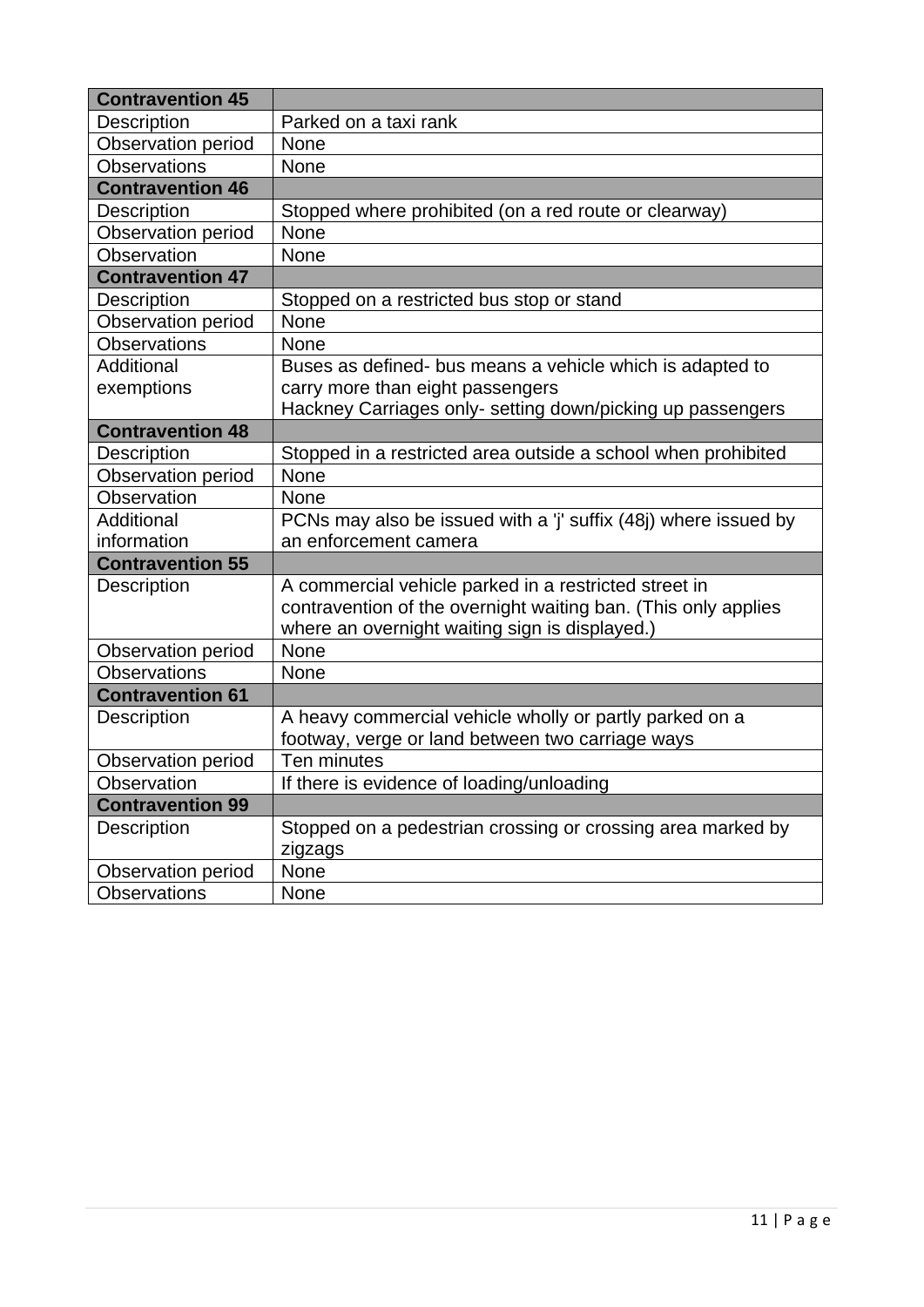# **8. Off Street Contravention Codes, Descriptions and Charge Level**

# **(H) = Higher Penalty Level (£70) (L) = Lower Penalty Level (£50)**

- 70 Parked in a loading area during restricted hours without reasonable excuse **(H)**
- 73 Parked without payment of the parking charge **(L)**
- 74 Using a vehicle in a parking place in connection with the sale or offering or exposing for sale of goods when prohibited **(H)**
- 80 Parked for longer than the maximum period permitted **(L)**
- 81 Parked in a restricted area in a car park **(H)**
- 82 Parked after the expiry of paid for time **(L)**
- 85 Parked in a permit bay without clearly displaying a valid permit **(H)**
- 86 Parked beyond the bay markings **(L)**
- 87 Parked in a designated disabled person's parking place without displaying a valid disabled persons badge in the prescribed manner **(H)**
- 89 Vehicle parked exceeds maximum weight or height or length permitted in the area **(H)**

90 Re-parked within one hour or other specified time of leaving a bay or space in a car park **(L)**

91 Parked in a car park or area not designated for that class of vehicle (H)

- 92 Parked causing an obstruction **(H)**
- 93 Parked in car park when closed **(L)**
- 95 Parked in a parking place for a purpose other than the designated purpose for the parking place **(L)**

# **8.1Off Street Contravention Codes, Descriptions and Observation Times**

#### **These observation times are for guidance only. A CEO may issue a PCN without following the guidance if there are compelling grounds to do so.**

| <b>Contravention 70</b> |                                                                   |
|-------------------------|-------------------------------------------------------------------|
| <b>Description</b>      | Parked in a loading area during restricted hours without          |
|                         | reasonable excuse                                                 |
| Observation period      | <b>Twenty minutes</b>                                             |
| Observation             | If there is evidence of loading/unloading                         |
|                         | If evidence of setting down/picking up passengers and luggage     |
|                         | is observed                                                       |
| <b>Contravention 73</b> |                                                                   |
| <b>Description</b>      | Parked without payment of the parking                             |
| Observation period      | Ten minutes                                                       |
| <b>Observations</b>     | If there is evidence of loading/unloading                         |
|                         | If evidence of setting down/picking up passengers and luggage     |
|                         | is observed                                                       |
| <b>Contravention 74</b> |                                                                   |
| <b>Description</b>      | Using a vehicle in a parking place in connection with the sale or |
|                         | offering or exposing for sale of goods when prohibited            |
| Observation period      | None                                                              |
| <b>Observations</b>     | None                                                              |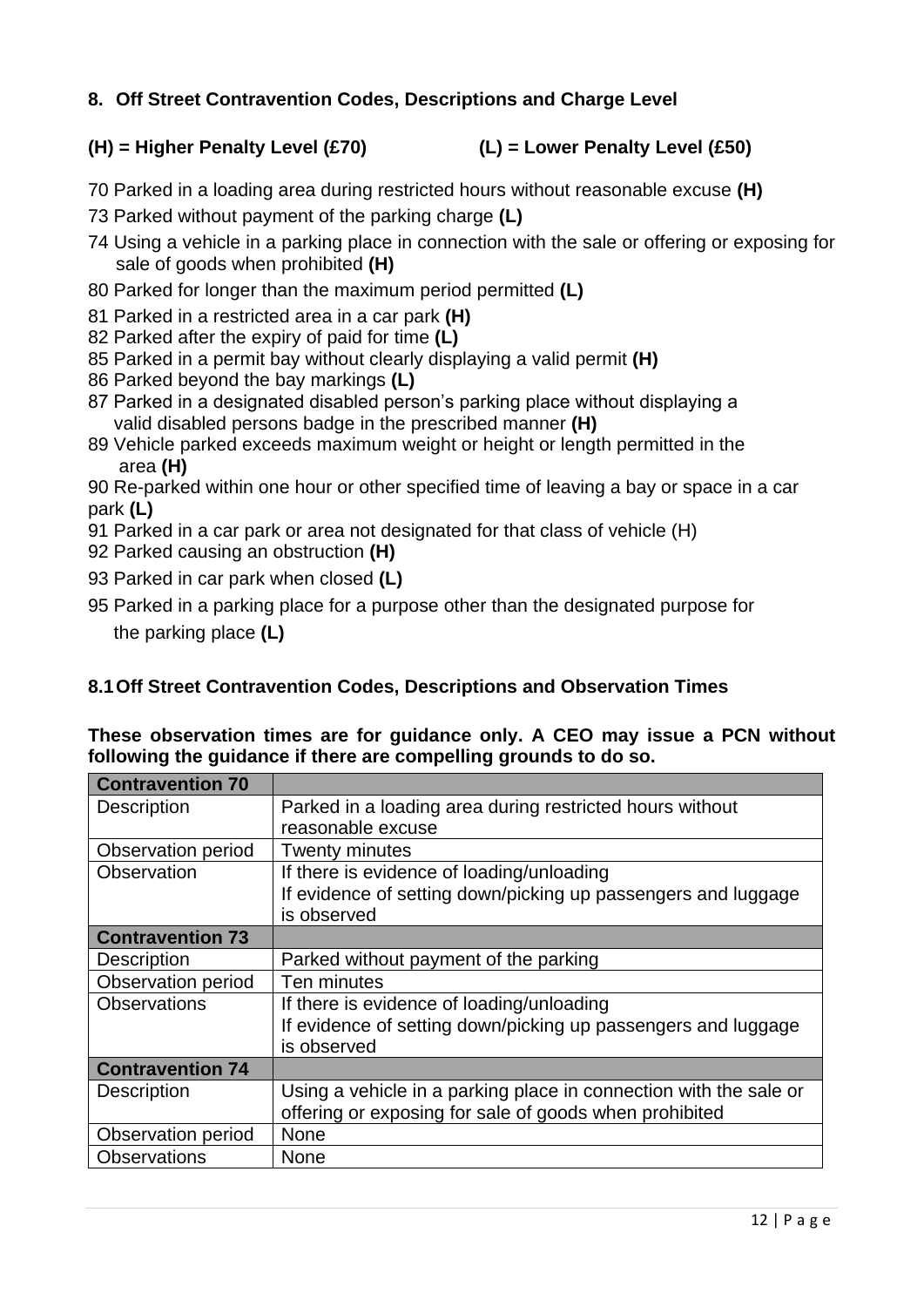| <b>Contravention 80</b>                                                                                                   |                                                                                                                                                                                                                                                                                                          |
|---------------------------------------------------------------------------------------------------------------------------|----------------------------------------------------------------------------------------------------------------------------------------------------------------------------------------------------------------------------------------------------------------------------------------------------------|
| Description                                                                                                               | Parked for longer than maximum period permitted (Applies to all                                                                                                                                                                                                                                          |
|                                                                                                                           | free bays)                                                                                                                                                                                                                                                                                               |
| Observation period                                                                                                        | Ten minutes after free time elapsed are required with the same                                                                                                                                                                                                                                           |
|                                                                                                                           | wheel valve positions                                                                                                                                                                                                                                                                                    |
| <b>Observations</b>                                                                                                       | If there is evidence of loading/unloading                                                                                                                                                                                                                                                                |
|                                                                                                                           | If a valid blue badge is displayed then there is no limit on the                                                                                                                                                                                                                                         |
|                                                                                                                           | duration of stay                                                                                                                                                                                                                                                                                         |
|                                                                                                                           | If there is evidence of setting down/picking up passengers and                                                                                                                                                                                                                                           |
|                                                                                                                           | luggage is observed, then casual observation to be followed                                                                                                                                                                                                                                              |
| <b>Contravention 81</b>                                                                                                   |                                                                                                                                                                                                                                                                                                          |
| Description                                                                                                               | Parked in a restricted area in a car park                                                                                                                                                                                                                                                                |
| Observation period                                                                                                        | None                                                                                                                                                                                                                                                                                                     |
| <b>Observations</b>                                                                                                       | None                                                                                                                                                                                                                                                                                                     |
| <b>Contravention 82</b>                                                                                                   |                                                                                                                                                                                                                                                                                                          |
| Description                                                                                                               | Parked after the expiry of paid for time                                                                                                                                                                                                                                                                 |
| <b>Observation period</b>                                                                                                 | Ten minutes                                                                                                                                                                                                                                                                                              |
| <b>Observations</b>                                                                                                       | If there is evidence of loading/unloading                                                                                                                                                                                                                                                                |
|                                                                                                                           | If there is evidence of setting down/picking up passengers and                                                                                                                                                                                                                                           |
|                                                                                                                           | luggage is observed, then casual observation to be followed                                                                                                                                                                                                                                              |
| <b>Contravention 85</b>                                                                                                   |                                                                                                                                                                                                                                                                                                          |
| Description                                                                                                               | Parked in a permit bay without clearly displaying a valid permit                                                                                                                                                                                                                                         |
| <b>Observation period</b>                                                                                                 | Five minutes                                                                                                                                                                                                                                                                                             |
| <b>Observations</b>                                                                                                       | If there is evidence of loading/unloading                                                                                                                                                                                                                                                                |
| <b>Contravention 86</b>                                                                                                   |                                                                                                                                                                                                                                                                                                          |
| <b>Description</b>                                                                                                        | Parked beyond the bay markings                                                                                                                                                                                                                                                                           |
| <b>Observation period</b>                                                                                                 | None                                                                                                                                                                                                                                                                                                     |
| Observation                                                                                                               | None                                                                                                                                                                                                                                                                                                     |
| <b>Contravention 87</b>                                                                                                   |                                                                                                                                                                                                                                                                                                          |
| Description                                                                                                               | Parked in a designated disabled person's parking place without                                                                                                                                                                                                                                           |
|                                                                                                                           | displaying a valid disabled person's badge in the prescribed                                                                                                                                                                                                                                             |
|                                                                                                                           | manner                                                                                                                                                                                                                                                                                                   |
| Observation period<br><b>Observations</b>                                                                                 | <b>None</b>                                                                                                                                                                                                                                                                                              |
| <b>Contravention 89</b>                                                                                                   | None                                                                                                                                                                                                                                                                                                     |
|                                                                                                                           |                                                                                                                                                                                                                                                                                                          |
| Description                                                                                                               | Vehicle parked exceeds maximum weight or height or length<br>permitted in the area                                                                                                                                                                                                                       |
|                                                                                                                           |                                                                                                                                                                                                                                                                                                          |
|                                                                                                                           |                                                                                                                                                                                                                                                                                                          |
|                                                                                                                           |                                                                                                                                                                                                                                                                                                          |
|                                                                                                                           |                                                                                                                                                                                                                                                                                                          |
|                                                                                                                           |                                                                                                                                                                                                                                                                                                          |
|                                                                                                                           |                                                                                                                                                                                                                                                                                                          |
|                                                                                                                           |                                                                                                                                                                                                                                                                                                          |
|                                                                                                                           |                                                                                                                                                                                                                                                                                                          |
|                                                                                                                           |                                                                                                                                                                                                                                                                                                          |
| Observation period<br><b>Observations</b><br><b>Contravention 90</b><br>Description<br>Observation period<br>Observations | None<br>None<br>Re-parked within one hour or other specified time of leaving a<br>bay or space in a car park<br>Ten minutes<br>If there is evidence of loading/unloading<br>If there is evidence of setting down/picking up passengers and<br>luggage is observed then casual observation to be followed |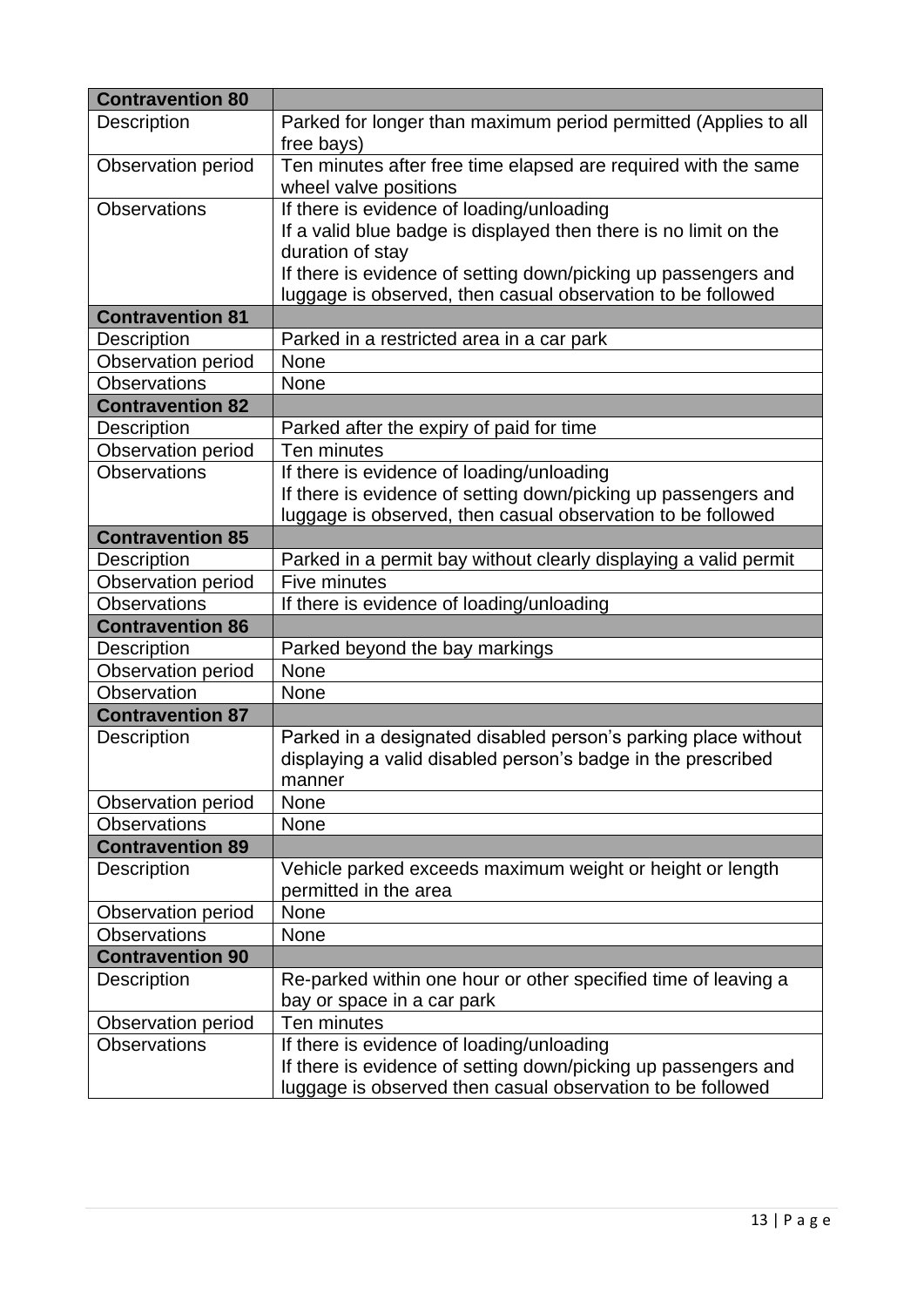| <b>Contravention 91</b>   |                                                                |
|---------------------------|----------------------------------------------------------------|
| Description               | Parked in a car park or area not designated for that class of  |
|                           | vehicle                                                        |
| Observation period        | None                                                           |
| <b>Observations</b>       | If there is evidence of loading/unloading                      |
|                           | If there is evidence of setting down/picking up passengers and |
|                           | luggage is observed then casual observation to be followed     |
| <b>Contravention 92</b>   |                                                                |
| Description               | Parked causing an obstruction                                  |
| <b>Observation period</b> | None                                                           |
| <b>Observations</b>       | <b>None</b>                                                    |
| <b>Contravention 93</b>   |                                                                |
| Description               | Parked when the car park is closed                             |
| <b>Observation period</b> | None                                                           |
| <b>Observations</b>       | <b>None</b>                                                    |
| <b>Contravention 95</b>   |                                                                |
| <b>Description</b>        | Parked in a parking place for a purpose other than the         |
|                           | designated purpose for the parking place                       |
| Observation period        | <b>None</b>                                                    |
| <b>Observations</b>       | None                                                           |

**In some circumstances certain contraventions may, with the authorisation of a manager, cause the vehicle to be towed away. See the vehicle removal guidance for further details. The support line for motorists who have had their vehicle towed is 02392 688310.**

#### **9. Issuing a PCN where a minor infringement is occurring**

There are certain circumstances where technically a contravention is occurring, but it does not warrant a PCN being issued. Verbal or written warnings may be appropriate for minor contraventions where a driver is with or returns to the vehicle. Two examples of situations where this may occur are given below.

#### **9.1Vehicle Overhang**

A CEO should only issue a PCN if the vehicle is parked in such a way that at least one wheel is wholly in contravention, for example a wheel being wholly outside the parking bay on a yellow line.

In some cases, larger vehicles may overhang a bay to an extent which causes an obstruction, a PCN can then be issued. CEOs must use their judgement on this and record any evidence (especially photographic) that proves the contravention.

This does not apply to disabled bays where any part of a vehicle within a bay may result in a PCN.

#### **9.2Distance from the Kerb**

Contravention code 26 refers to a vehicle being more than 50cm from the edge of the carriageway. Although this provision was originally introduced to combat double parking, a